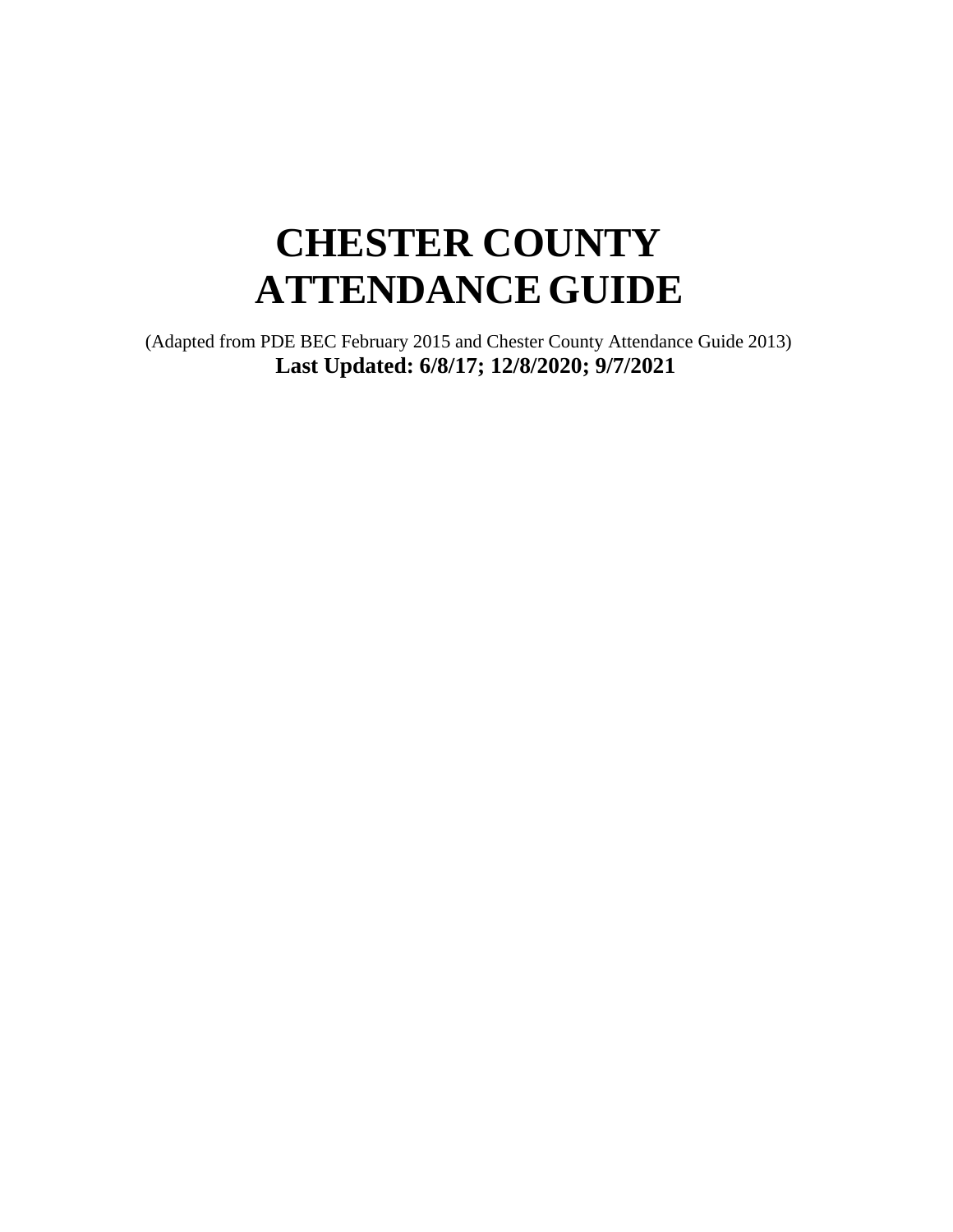|                                | Introduction                                              |
|--------------------------------|-----------------------------------------------------------|
| <u>п.</u>                      | <b>Frequently Asked Questions</b>                         |
| <u>Щ.</u>                      | Schools and the School Attendance Improvement Plan (SAIP) |
| <u>IV.</u>                     | <b>Holcomb Truancy Prevention Program</b>                 |
| <u>V.</u>                      | Children, Youth and Families                              |
| <b>VI.</b>                     | <b>Cross Agency Intervention</b>                          |
|                                | A. Magisterial District Judges                            |
|                                | <b>B.</b> Local Law Enforcement                           |
| <b>Appendix A</b>   Flow Chart |                                                           |

## <span id="page-1-0"></span>**I. Introduction**

The impact of truancy within Pennsylvania, as well as nationwide, is a relevant topic for both educators and youth-serving organizations.

The Commonwealth of Pennsylvania School Code states that every child residing in Pennsylvania between the ages of 6 and 21 years is entitled to a free and full education in the Commonwealth's public schools. Pennsylvania continues to need an educated citizenry that will support the economic prosperity and the growth of this state.

According to the United States Secretary of Education, in a presentation at the National Truancy Prevention Conference in December 2004, on any given school day, 2.7 million enrolled children and youth are not in school in the United States. As adults, youth who had excessive school absences are more likely to have poor health, need mental health services, have lower paying jobs, and participate in criminal activity. According to the National Truancy Prevention Association, over 90% of the inmate population in our nation's correctional facilities were truant or dropped out of school. While school districts in Chester County may have low numbers of children missing school in comparison to urban areas, the impact to our community for excessive absences could be significant.

The reason(s) behind excessive absences vary greatly among children. Early identification of excessive absences in a student provides us with an opportunity to address whatever issues may be causing a child to miss school.

It is our belief that children in Chester County will be more successful in their educational endeavors as a result of having consistent school attendance guidelines. There is a documented relationship between poor academic performance and absenteeism. Students who do not perceive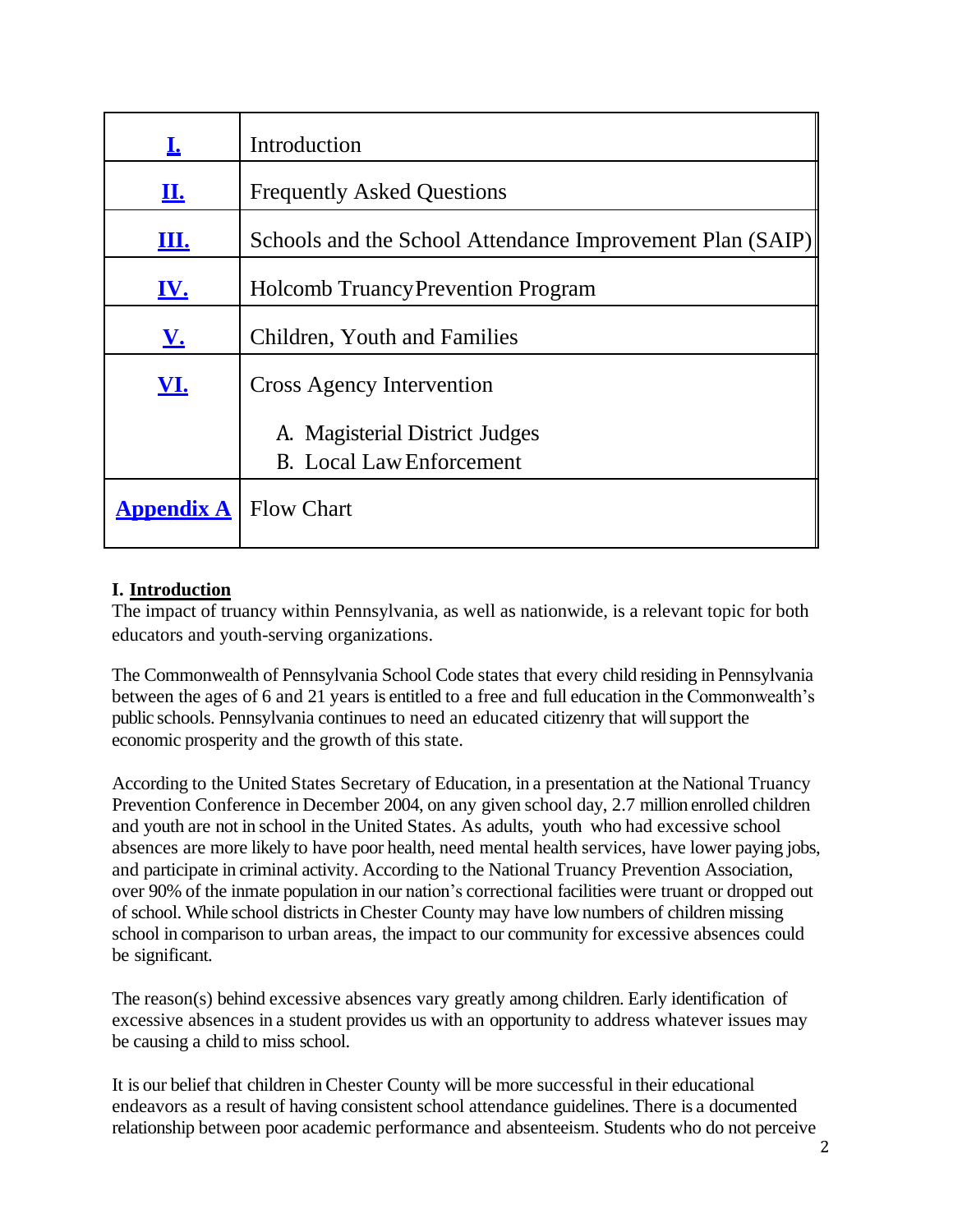themselves as having academic skills are at increased risk for dropping out of school. Students who must repeat a grade are much more likely to leave school before attaining their high school diploma.

The financial costs for the United States taxpayers associated with school dropouts are staggering. While the lifetime earning of high school dropouts will be significantly below those who graduate from high school, there are additional costs. Nearly half of those in prison and half of the heads of household on welfare were dropouts. Early intervention is more effective in preventing dropout behavior then remediation after the student has established a pattern of non- attendance.

Facilitating and encouraging regular school attendance, and subsequent student achievement, may be viewed by some as the sole responsibility of the school system. The truth is that promoting the value, and necessity, of education for our youth is important for all of us. The most effective strategy for reducing truancy is possible when parents, schools, public agencies, the legal system, non-profit organizations, businesses and all members of the greater community understand the ramifications of truancy and strive together to make school a place in which all students desire to fully participate. In order to have a positive impact for truant students and their parents, this issue requires true cross-system integration of services among multiple agencies on a county and statewide level.

True collaboration between schools and county children and youth agencies is needed to ensure that services are made available to meet the needs of truant students and their families, and that the division of service issues do not erect unnecessary barriers. This attendance guide, being made available to all interested parties through ongoing web-based access, fully describes the responsibilities of Chester County schools, county children and youth agencies and the legal system in addressing truancy when it does occur. Also included is an updated tool called the School Attendance Improvement Plan (SAIP) for schools to use to ensure a comprehensive and holistic approach to truancy prevention through school-family conferences which bring all vested individuals together, including the student, to remedy the truancy issue. We must all work together if we are to be successful in increasing the attendance of students inChester County.

## <span id="page-2-0"></span>**II. Frequently Asked Questions (FAQ)**

**1. What is an "excused" absence from school?** Pennsylvania law broadly defines absences as excused when a student is prevented from attendance for mental, physical or other urgent reasons. Many school districts consider illness, family emergency, the death of a family member, medical or dental appointments, authorized school activities and educational travel with prior approval as the only lawful absences. It is the responsibility of each district to determine the validity of excuses.

**2. What is an unlawful absence?** An unlawful absence is defined as being absent from school and no written notification by a parent/guardian is provided to the school for a student who is of compulsory school age.

**3. What are the responsibility of parents/guardians/students in reporting a student's absence from school?** All absences should be treated as unlawful until the school district receives a written excuse explaining the reason(s) for an absence. Parents/guardians and students should submit the written explanation within three calendar days of the absence.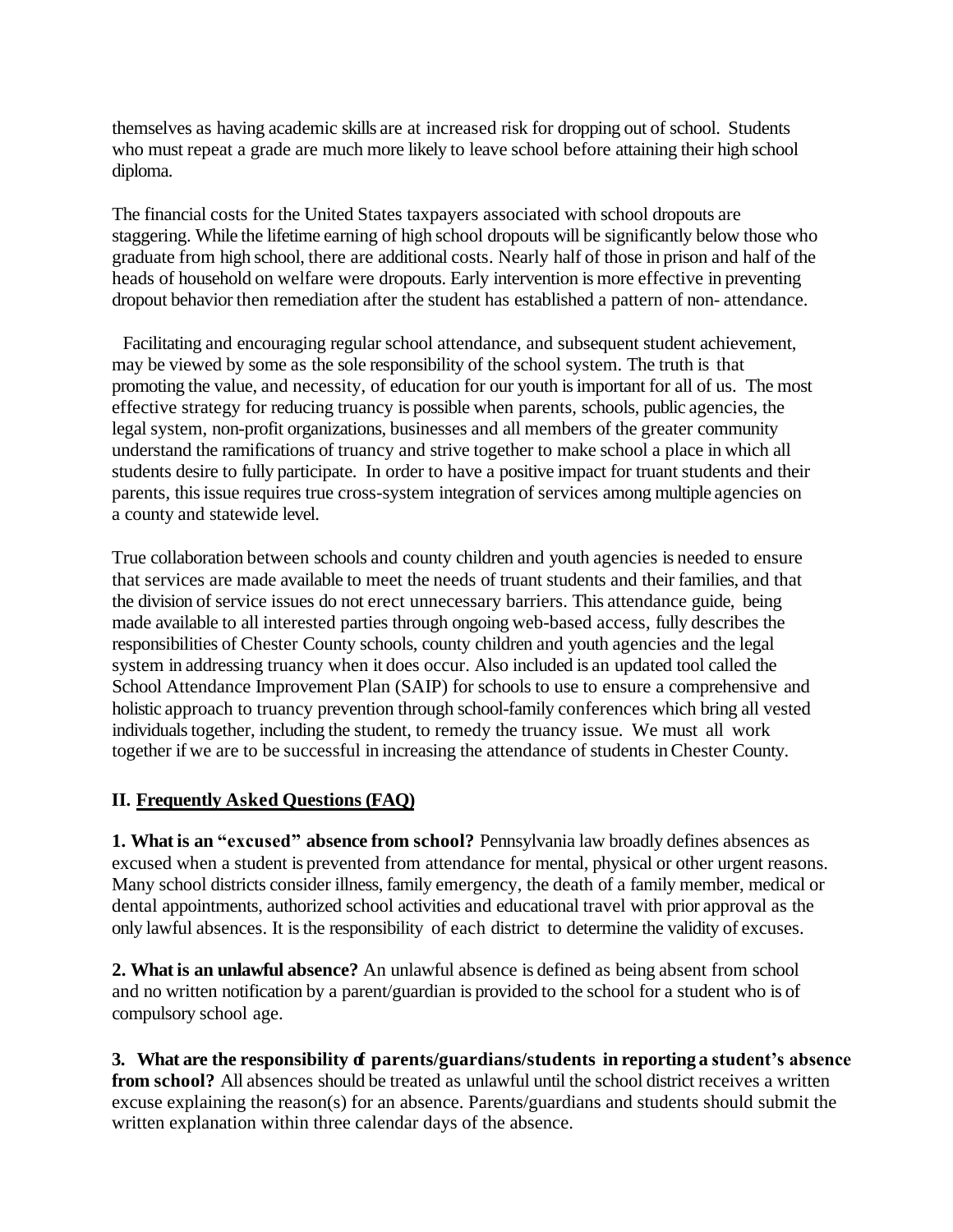**4. What happens if a parent/guardian/student does not provide a written excuse within three calendar days of the absence?** If they fail to provide a written excuse within three days of the absence, the absence will be permanently counted as unlawful.

**5. What is the definition of truancy and the truancy process?** Truancy is any unlawful absence from compulsory school attendance. Habitual truancy is 6 or more unlawful absences in one school year (see Flow Chart in Appendix A)

**6. What is the penalty for habitual truancy?** After a student accumulates three days of unlawful absences, the school must notify the parents that any additional unlawful absences can result in a citation being issued and filed with the magisterial district judge. The judge may impose fines, educational classes, and/or suspend driver license operating privileges. Students shall be referred to a Truancy diversion program and can be referred to the county child and youth agency for possible disposition as a dependent child.

#### **7. What is meant by Compulsory School Age and Compulsory Attendance?** Compulsory

school age refers to the period of a child's life from the time the child first enters school, which may be kindergarten or no later than six (6) years of age, until the age of eighteen (18) or graduation from a high school, whichever occurs first. It is mandatory for all children of compulsory school age having a legal residence in Pennsylvania to attend a day school in which the subjects and activities prescribed by the Standards of the State Board of Education are taught in the English language, except in the following situations found in sections 1327, 1327.1, 1329, and 1330 of the Pennsylvania School Code:

- Attendance as a day student in a private trade school or private business school continuously through the entire term congruent with the public-school term that meets the requirements set forth by the State Board of Education or the State Board of Vocational Education when:
	- o The child is 15 and has approval from the district superintendent and Secretary of Education, or
	- o The child is 16 and has approval from the district superintendent.
- Attendance at a school operated by a church or other religious body which provides a minimum of 180 days of instruction or 900 hours of instruction per year at the elementary level or 990 hours per year of instruction at the secondarylevel.
- Privately tutored or home school students provided a minimum of 180 days of instruction or 900 hours of instruction per year at the elementary level or 990 hours per year of instruction at the secondary level.
- Children who are 16 and regularly engaged in useful and lawful employment during the school session with a valid employment certificate.
- Children who have been examined by an approved professional and identified to be unable to profit from further public-school attendance and excused by the school board.
- Children who are 14 and satisfactorily completed the equivalent of the highest grade of elementary school in their district who hold a permit approved by the Secretary of Education to engage in farm work or domestic services in a private home.

**8. What are the consequences and penalties associatedwith violation of state law and school board attendance requirements?** Every parent, guardian or person in parental relation having responsibility over any child of compulsory school age is subject to penalties if compulsory school-age attendance requirements are not met. School districts are required to give three days' written notice of violation of compulsory attendance prior to proceeding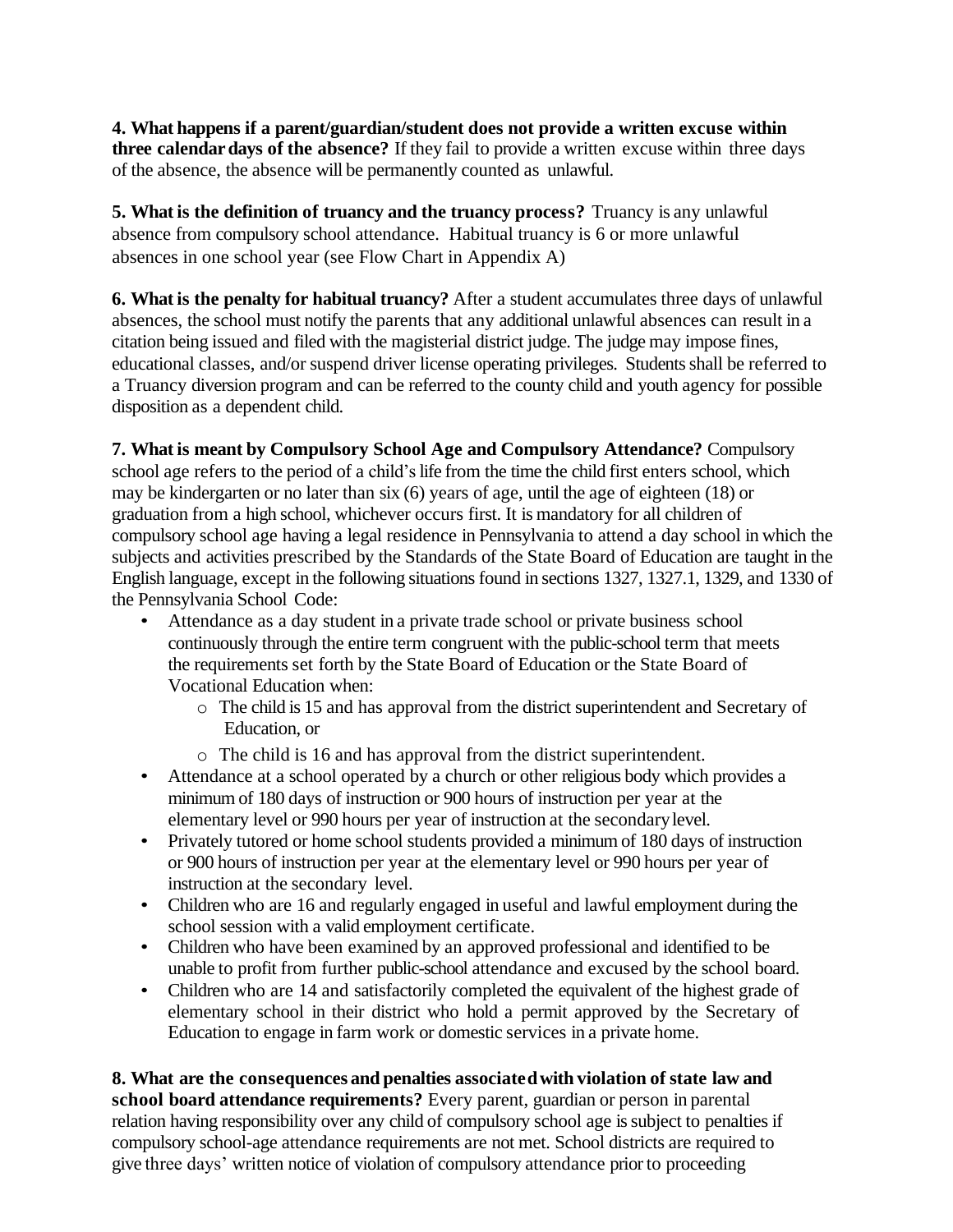against the parent or student. The school district may initiate proceedings with the magisterial district judge three days immediately after the third written notice of a child's unlawful absence, if the child is unlawfully absent from school on any subsequent days.

Possible sentences for parents found to be in violation of compulsory attendance law:

- Paying a fine up to \$300 plus court costs for each offense and court costs, or
- Completing a parenting education program, or
- Completing in lieu of, or in addition to the previous penalties, community service within the school district for a period of no more than six months and
- In cases where the party being sentenced fails to complete the terms of their sentence, a subsequent sentencing to the county jail for no more than three days.

(Magisterial district judges may suspend all or portions of the sentence, if the child is no longer habitually truant.)

The board of school directors or designee may bring a student before the court. Possible sentences for children found in violation of compulsory attendance law:

- If the parent/guardian is not convicted by the magisterial district judge and the child has attained the age of 15, the child maybe:
- subject to a fine of no more than \$300 plus court costs for each offense, or
- assigned to an adjudication alternative program pursuant to 42 Pa.C.S. § 1520, or
- referred by the school district for services or possible disposition as a dependent child as defined under 42 Pa.C.S. § 6302or
- alleged to be dependent under 42 Pa.C.S.  $\S$  6303(a)(1) by the magisterial district judge, if the child fails to comply with the adjudication.
- Possible suspension of Driver's License for 90 days and 6 months for second offense.

(Magisterial district judges may suspend all or portions of the sentence, if the child is no longer habitually truant) **CROSS REFERENCE WITH ACT 138**

#### **9. Who is responsible fornotifying the Pennsylvania Departmentof Transportation regarding suspension of driver license operating privileges?** The magisterial district judges**.**

**10. Does tardiness count as truancy?** Yes, Section 1332 of the School Code states that the names of students who have been absent without a lawful excuse for three days, "or their equivalent", shall be reported to the attendance officer. A better explanation for converting lates to absences: Equivalent definition is unlawful tardy minutes accrued that equal to 3 school days equivalent or more. (i.e., unlawful 18 hours or 1,080 minutes). Cross reference with Act 138

**11. Can a kindergarten student be cited for truancy?** Yes. Compulsory school age begins when the student is enrolled in kindergarten or at age 6; whichever occurs first.

**12. Can a student 18 years old or older be cited for truancy?** No. The compulsory school attendance law does not apply to students 18 years of age or older. Students 18 years old and older must be dropped from the attendance rolls after 10 consecutive days of unexcused absences.

**13. Can any student who has 10 consecutive days of unexcused absences be dropped from the rolls?** No, only students 18 years old or older. Students of compulsory school age cannot be dropped from the rolls.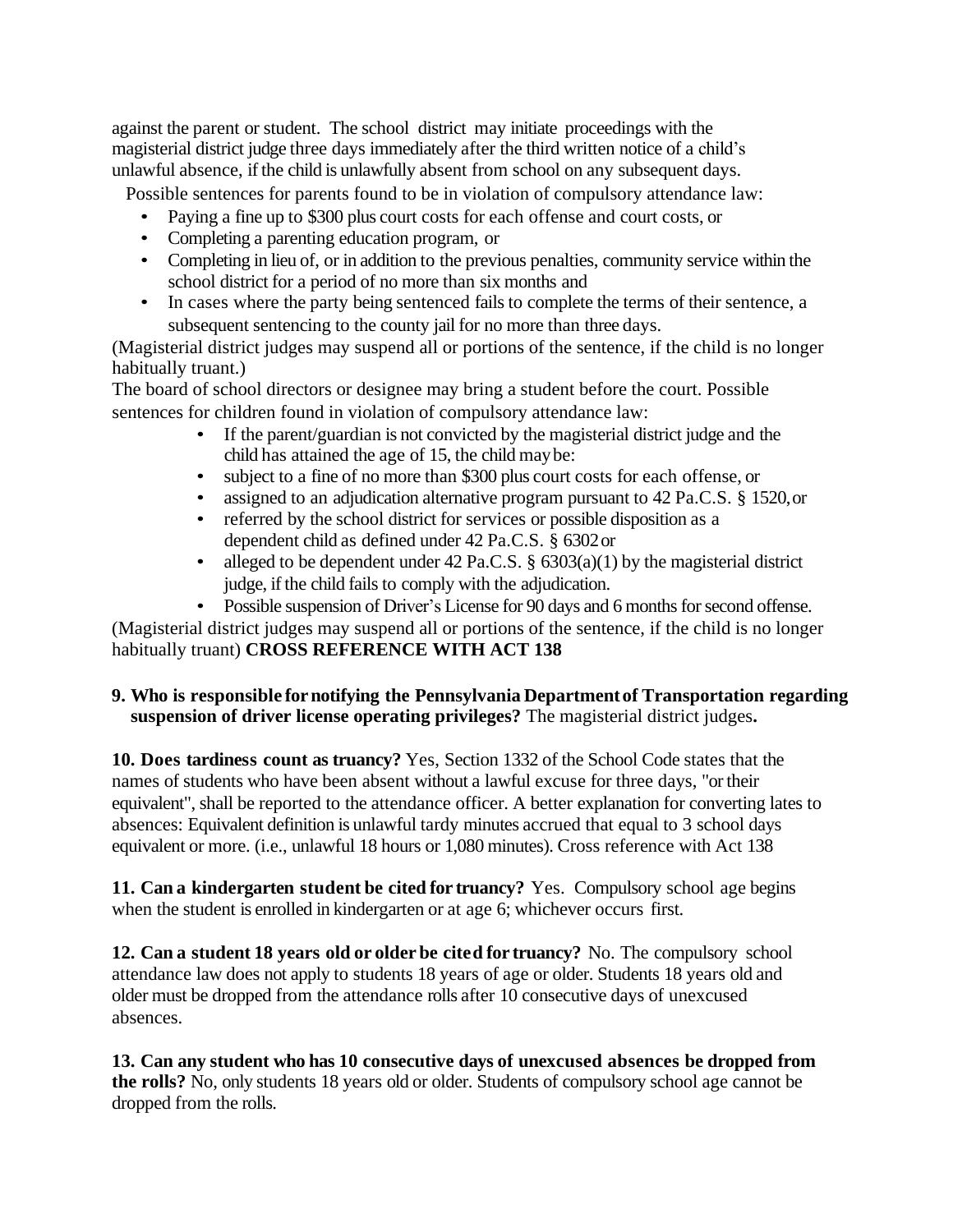**14. What are some ways school personnel can support and assist truantstudents and their families?** Students should be referred to the Student Assistance Team. Students with at least 4 unlawful absences should be referred to the Holcomb Truancy Program. If truancy continues while a student is involved with the Holcomb Truancy Program, the student may be referred to the Chester County Department of Children, Youth and Families for assessment.

**15. What are the responsibilities of Charter Schools and Cyber schools relative to a student's unlawful absence?** Charter schools, as well as Cyber schools, must establish their own attendance policy and are responsible for enforcing compulsory school attendance at their schools.

**16. What are the responsibilities of Nonpublic schools relative to a student's unlawful absence?** For a student enrolled in a nonpublic school, the student's school district of residence remains responsible for complying with the authorities and obligations related to enforcing compulsory attendance laws. However, nonpublic schools do retain certain responsibilities for ensuring that students and parents/guardians comply with compulsory attendance laws, and that truancy prevention and elimination efforts required by those laws are implemented.

**17. Are schools required to employ an attendance officer or home school visitor?** First, second, and third-class school districts are required to employ at least one person holding the title of attendance officer or home and school visitor. School districts of the fourth class may also employ attendance officers or home and school visitors with the same powers and responsibilities. Districts may join in cooperative agreements to employ an attendance officer or home and school visitor

**18.Can an attendance officer or home and school visitor, employed by a school district, arrest or apprehend a child who fails to attend school in violation of compulsory school attendance?** Yes. The employee is to enforce the provisions of the Pennsylvania School Code regarding compulsory attendance. These individuals have full police power without warrant and may arrest or apprehend any child who fails to attend school in violation of compulsory attendance. State, municipal, port authority, transit authority, housing authority and school police officers are provided with the same arrest powers.

**19. What happensto the child when he/she is arrested or apprehendedby an attendance officer or home and school visitor?** In cases where students are arrested or apprehended, the apprehending or arresting officer is required to promptly notify the parent/guardian to place the child in the public school the child is, or should be, enrolled.

**20. What are the responsibilities ofschool personnelwhen they discover that a child is unable to attend school due to the lack of necessary food and/or clothing?**  Whenever school personnel charged with overseeing attendance discovers that any child of compulsory school age is unable to attend school due to the lack of necessary clothing or food, the school should support the family by providing community resources to help access clothing, food, housing, etc. If the truancy continues or as a mandated reporter there is suspicion of neglect, a report to Childline should be made.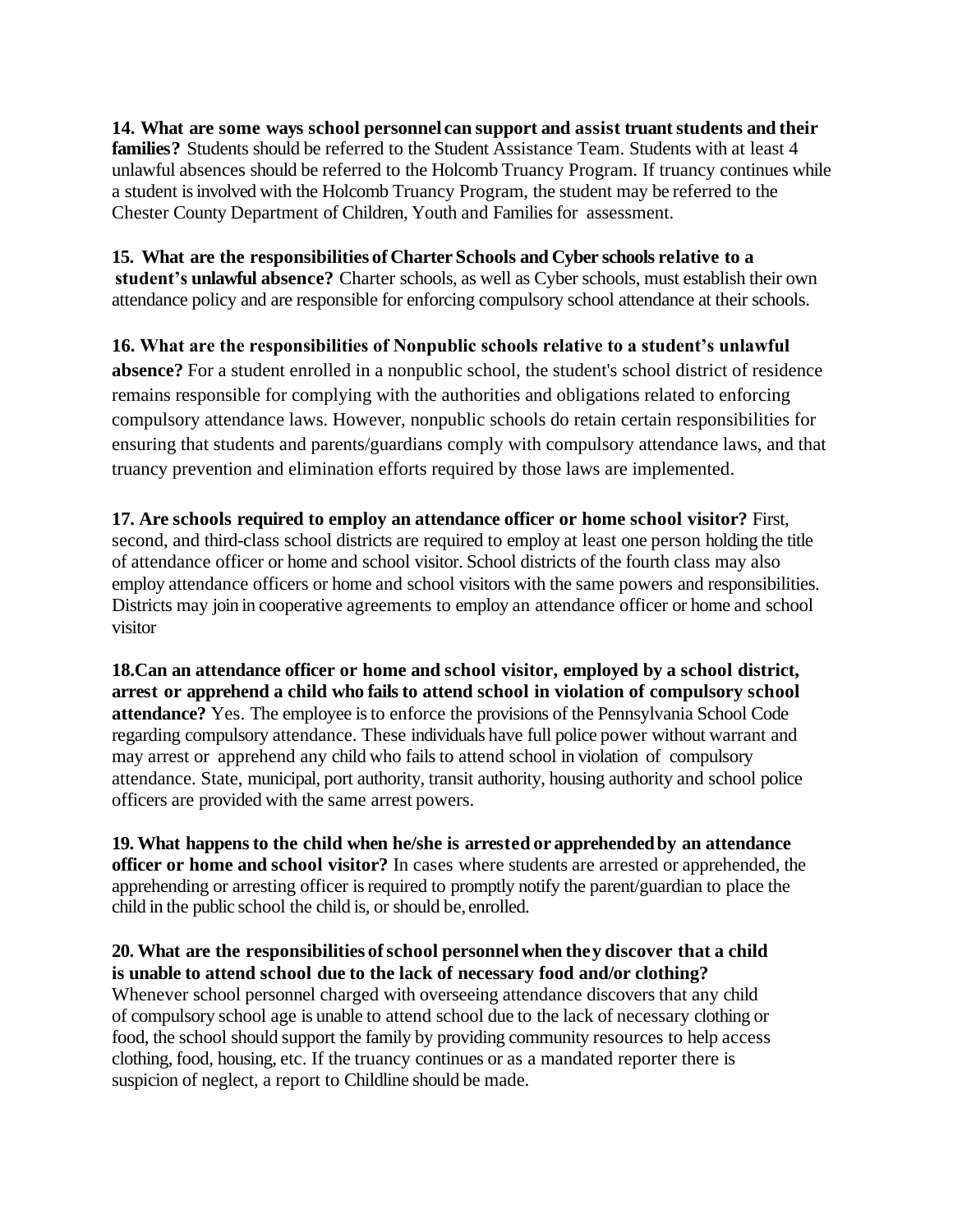## **21. Where can I get more information about the laws related to attendance and truancy?**

To review the PA Public School Code in its entirety:

<https://www.legis.state.pa.us/WU01/LI/LI/US/HTM/1949/0/0014..HTM> To review PA ACT 138: [https://www.legis.state.pa.us/cfdocs/legis/li/uconsCheck.cfm?yr=2016&sessInd=0&act](https://www.legis.state.pa.us/cfdocs/legis/li/uconsCheck.cfm?yr=2016&sessInd=0&act=138)  $=138$ To Review The Juvenile Act:

<https://www.legis.state.pa.us/WU01/LI/LI/CT/HTM/42/00.063..HTM>

## <span id="page-6-0"></span>**III. Schools and the Attendance Improvement Plan(SAIP)**

The School Attendance Improvement Plan, as described in Section IV (A)(3) BEC 24 P.S. 13- 1327, is designed to serve as guidance. The SAIP is developed cooperatively with involved stakeholders through a school-family conference, which is required after the school's notice to the student's parent/guardian upon the third unlawful absence. Teachers are the first line of defense for compulsory attendance, as they are the first to recognize students with possible attendance issues. Therefore, teachers should implement a plan of action including, but not limited to:

- Sharing and reviewing school policy on attendance and student responsibilities with students andfamilies;
- Contacting the student's parent/guardian upon their absence;
- Meeting individually with students to discuss reason(s) for absence;
- Following up with the building principal (or assigned truant officer);
- Making referrals to guidance counselors and
- Collaborating with Student Assistance Teams as appropriate.

Pursuant to the BEC 24 P.S. 13-1327, schools are required to notify the parent/guardian regarding the need for a joint conference upon the third unlawful student absence. The schoolfamily conference engages all participants involved in the student's life to explore possible solutions to increase the student's school attendance. Maintaining open communication between the student and adults will facilitate positive outcomes.

The participants in the school-family conference should work collaboratively to conduct a holistic assessment to determine the reason(s) the student is exhibiting truant behavior. Every member should have a vested interest in, and responsibility for, determining an appropriate plan to assist the student to succeed both socially and academically. This school-family conference also provides an opportunity to ensure that both the student and the family clearly understand the legal ramifications of not adhering to the state's compulsory attendance requirements. This methodology promotes full understanding and appreciation of the root causes of truancy as well as the resultant personal and societal impacts when truant behavior is not adequately addressed.

The primary goal of the school-family conference is the development of a comprehensive SAIP that is understood by, agreed upon and supported by the student, the parent/guardian, the school representatives and all other conference participants.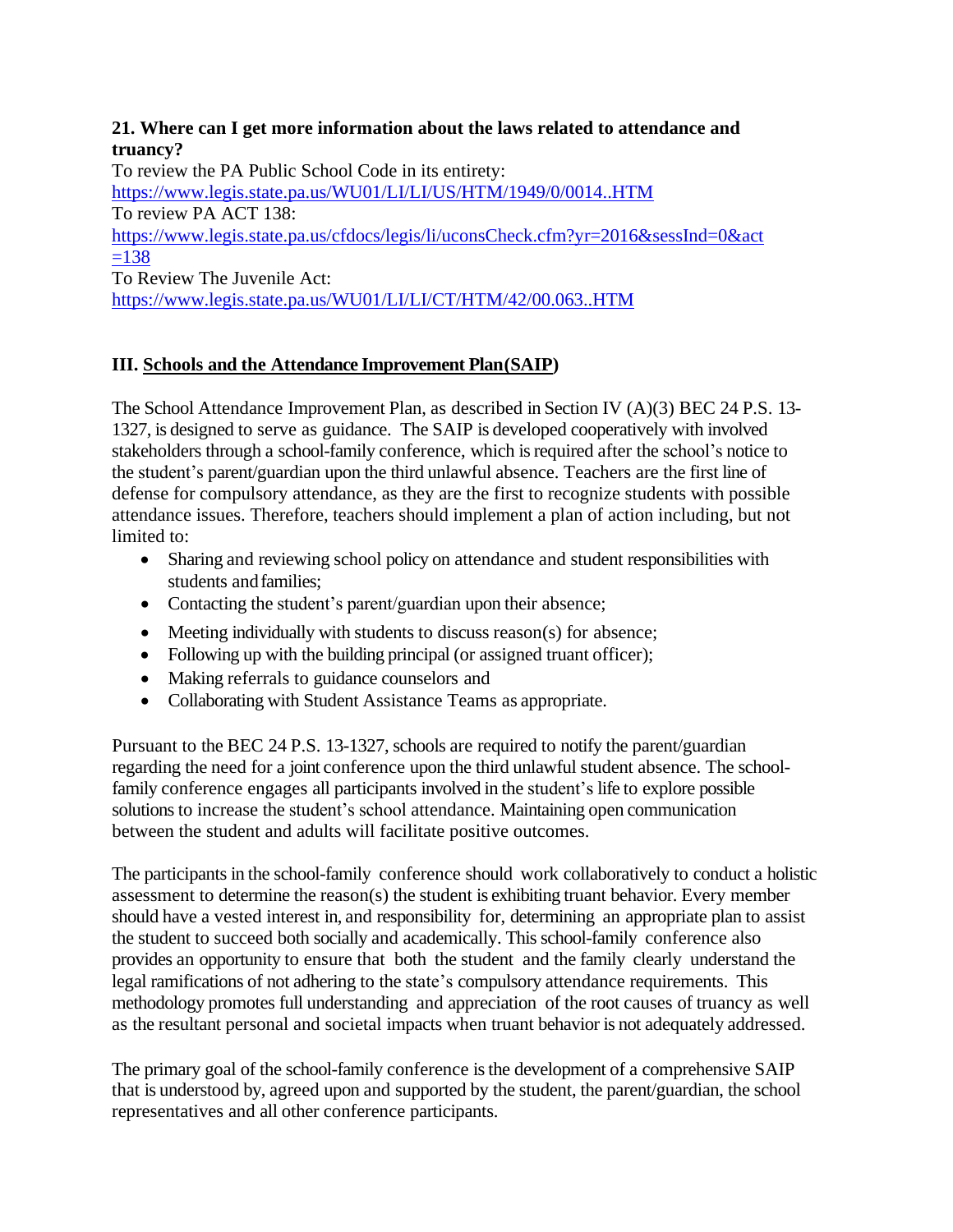The SAIP substantiates efforts made by the school, the family and other vested third parties to assist the student in addressing and resolving school attendance issues. This comprehensive system of supports and services provides documentation of the "good faith" effort between the school and the student's family should future action be required (e.g., citation to the magisterial district judge and referral to the county children and youth agency upon the fourth unexcused absence).

**Note to Public School Administrators Regarding Truancy and IDEA Students:** For students eligible under the IDEA as a special education student, all attendance issues should be discussed and resolved within the context of an IEP Team meeting. While this SAIP format may be followed to aid that discussion, all attendance improvement-related solutions should be made by the IEP Team.

**Note to School Administrators Regarding Medical Information:** In this form, there are several places that request medical information from the parent(s) and/or student. While this information is helpful in fully understanding any potential medical causes for attendance issues, schools do not have the authority to require such information. Both the parent(s) and the student should be informed, prior to the meeting, that possible medical reasons for the attendance issues will be discussed and that they are not required to provide such information. The parent(s) and student should also be informed, however, that this information may be essential to developing attendance improvement solutions. *In public schools, including charter andcyber-charter*

*schools, the administrator should also inform the parent that the student may, if he/she has a medical or psychiatric condition, qualify under Section 504, wherein the school is able to make* 

*accommodations.* If a parent and/or student does not wish to share this information, simply note on the form that the parent and/or student did not wish to share the information at this time. This documents that the school requested the information but that the parent and/or student was not inclined to provide it. If the parent and/or student *does* provide information regarding a medical reason for the attendance issues, that should be thoroughly discussed, and, in public schools, the school should consider whether the student may be eligible under Section 504.

## **IV. Children and YouthServices**

#### [Chester County Department of Children, Youth and Families](http://chesco.org/201/Children-Youth-Families)

Pennsylvania's child welfare system is state-supervised and comprised of 67 countyadministered children and youth agencies whose operation and funding are guided by requirements set by statutes passed by the Pennsylvania General Assembly and regulations promulgated by the Department of Human Services (DHS), Office of Children, Youth and Families.

The responsibility to assess habitual truant referrals is most often performed by the county children and youth agency. In rare situations, it may be performed by the juvenile probation office, but this is decided within each county.

The Juvenile *Act, 42 Pa C.S. § 6302, defines "dependent child," in part, as a child who while subject to compulsory school attendance is habitually and without justification truant from school. The Child Protective Services Law, 23 Pa.C.S. § 6373, relating to general protective services responsibilities of a county agency, requires that each county agency be responsible for administering a program of general protective services to children and youth consistent with the agency's objectives to overcome problems that result in dependency. Truancy is one such problem.*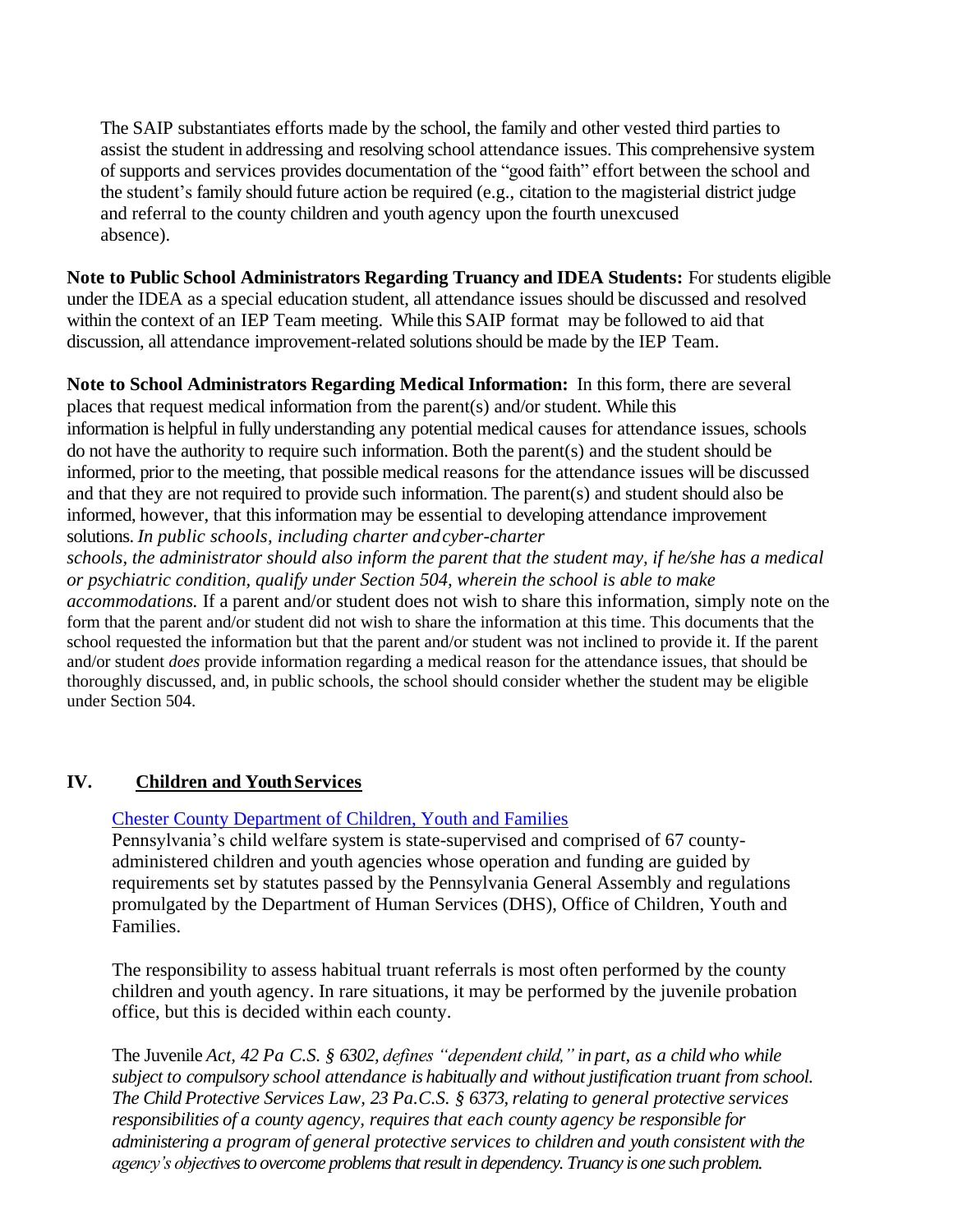## <span id="page-8-0"></span>**V. Holcomb Truancy Prevention Process**

All students being referred to the Holcomb Truancy Program must meet the following updated requirements:

- A minimum of **four (4)** illegal or unexcused absences from school.
- Have a Truancy Elimination Plan (TEP)/Student Attendance Improvement Plan (SAIP) in place (or documented attempts to meet with the family to develop a plan). A copy of this plan should be included with the referral.
- Completion of **all sections** of the Referral Form

## <span id="page-8-1"></span>**A. BEC**

The Basic Education Circular on Compulsory Attendance and School Attendance Improvement Plan, issued by the Pennsylvania Department of Education, recommends that the SAIP be developed after the third unlawful absence. If the school district's documented efforts to actively engage the child and family in efforts to address the truant behavior, including conducting a school family conference and developing a SAIP, have not been successful and the child becomes habitually truant, a referral should then be made to the Holcomb Truancy Program which is a diversionary program that is provided and monitored by the Chester County Department of Children, Youth and Families.

## **B. Referral Process for agency supports.**

- 1. It is expected that school personnel will have made every effort to conduct a conference with the parent(s) and child in which a SAIP was created. The school district should make a referral to the Holcomb Truancy Program. If additional services are needed after utilizing the Holcomb Truancy Program, the staff at Holcomb may submit a referral to the Department of Children, Youth and Families (DCYF). DCYF may accept referrals from the Holcomb Truancy Program that involve any children age 17 and younger, who are illegally absent from school a minimum of six days in the course of one school year.
- 2. Children and families who are not successfully engaged by the Holcomb Truancy Prevention Program may be referred to DCYF, as well as having a truancy citation filed with their respective district court, if the child remains illegally absent from school while school is in session. The Holcomb staff will assist referring sources with gathering the information necessary to make a formal referral to DCYF. The expectation is that referrals will be made to the department for action in a timely manner.
- 3. Once DCYF receives a truancy-related referral from the Holcomb Truancy Program or Magisterial Judge the Department will begin to assess the family and child for alleged dependency.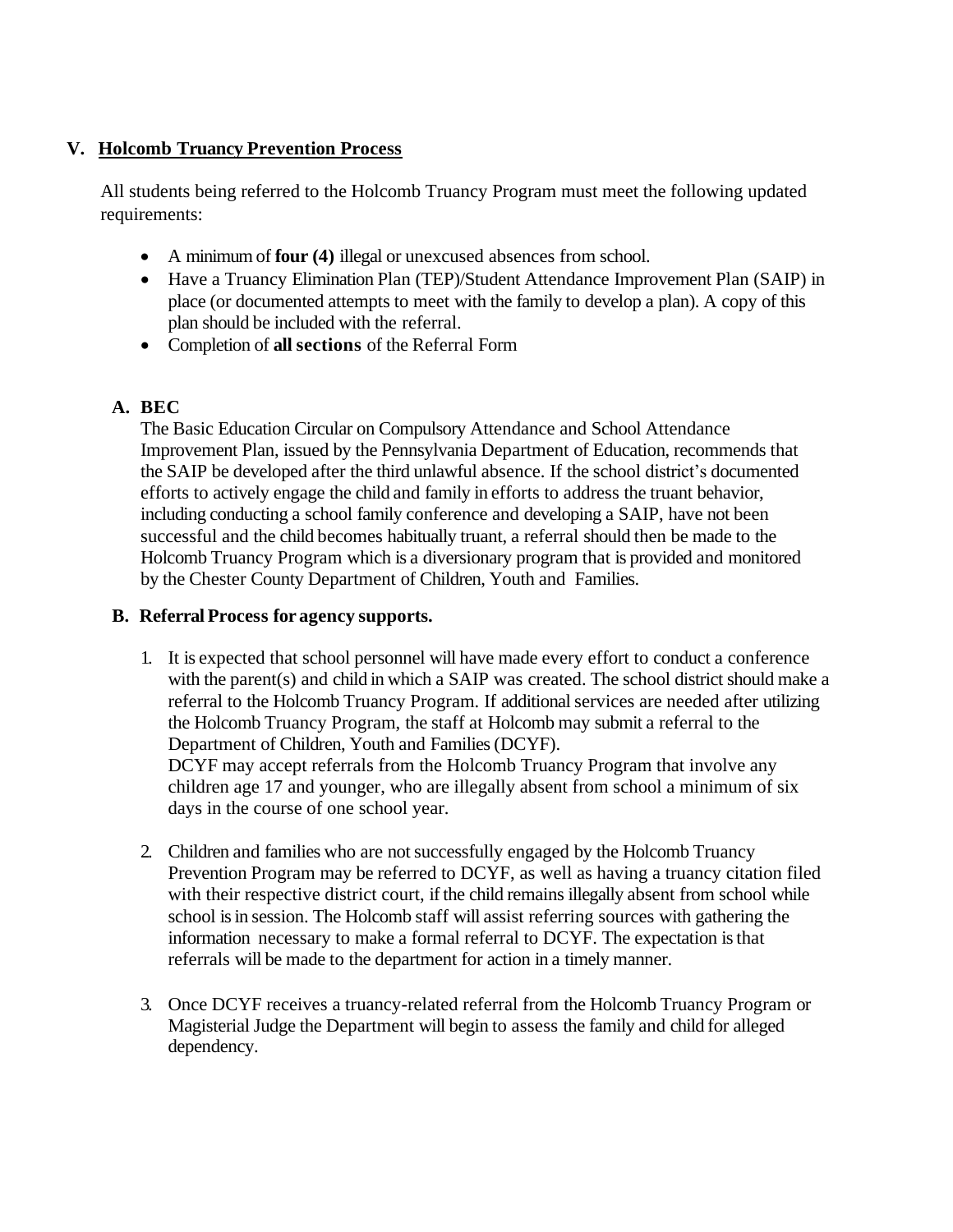## <span id="page-9-0"></span>**VI. Cross Agency Intervention**

## **A. Magisterial District Judges**

<http://www.pacourts.us/courts/minor-courts/magisterial-district-judges/>

The magisterial district judge is responsible for the adjudication of truancy cases. Therefore, it is imperative that actions relative to truancy be taken promptly by school districts and, when necessary request the assistance of the Holcomb Truancy Program and the Chester County Department of Children, Youth and Families. Actions by the school districts should be taken prior to the court hearing. This will help to expedite the process of bringing students and parents or guardians into compliance and possibly eliminate the need to file additional citations.

Any parent or guardian of a child who is of compulsory school age and alleged to be truant and any student who has reached the age of 15 and is alleged to be truant may be cited for truancy. Either party cited may be found guilty for non-compliance with the truancy laws. If the parent or guardian is found guilty, they shall be sentenced in accordance with the truancy laws. If they do not complete the sentence, then they shall be sentenced to county jail for up to three (3) days. If the student is found guilty, they shall be sentenced in accordance with the truancy laws. If they default on the sentence, then the magisterial district judge may allege the student to be dependent.

## **B. Local Law Enforcement Agencies**

<span id="page-9-1"></span>Local law enforcement agencies can serve a critical role in coordinating truancy response and prevention efforts. School districts, as part of their Memorandum of Understanding (MOU) with local law enforcement, may include provisions outlining the role of local law enforcement in truancy prevention. School districts may also want to be in contact with local security agencies, such as those serving shopping malls, eating establishments, sport facilities and other public places where students may congregate during school hours